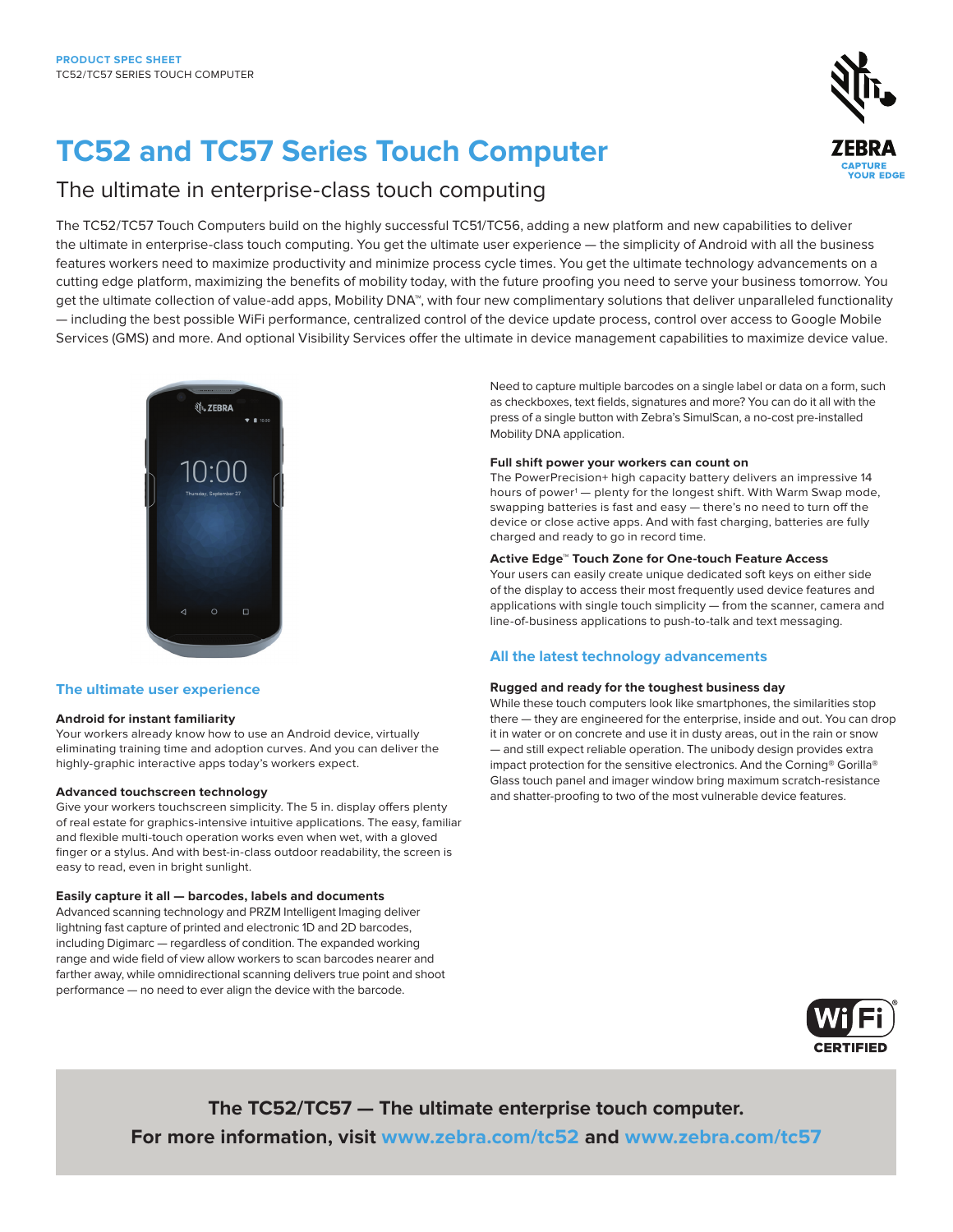#### **A platform to handle all your apps — today and tomorrow**

The ultra-powerful processor provides superior performance on all voice and data apps. You also get built-in support for the next two versions of Android (P and Q)<sup>2</sup> and future apps, such as artificial intelligence.

#### **Rich locationing support**

Easily implement locationing with support for many technologies, including Visible Light Communication (VLC), Bluetooth 5.0 BLE and WiFi, plus Zebra's SmartLens and MotionWorks solutions.

#### **Support for the latest WiFi enhancement**

**improves WiFi range and speed — with less power**

2x2 Multiple-User Multiple Input Multiple Output (MU-MIMO) technology allows access points to communicate with multiple devices simultaneously via pinpoint beamforming, boosting WiFi network capacity, speed and range. And processing is shifted from the mobile device to the access point, extending battery cycle time.

#### **The highest quality voice in its class**

Three microphones, high-volume speakers and noise-cancellation technology work together to ensure that callers on both ends of every call can hear every word — even in the noisiest areas.

### **New 5 MP front-facing camera supports more advanced apps**

With the new front-facing camera, you get built-in support for the latest positioning technology, Visible Light Communication (VLC) which allows you to track the location of shoppers and workers with compatible overhead LED lighting. Video calling improves service and productivity. Customers enjoy a more personal touch — and remote experts can see a repair in process to help onsite technicians resolve issues faster and increase first-time-fix rates.

### **Complete cellular network flexibility with single device simplicity**

The TC57 provides all workers anywhere in the world with dependable cellular service. Support for carrier aggregation substantially improves application performance by increasing data capacity and speeds. It is certified on leading public safety networks, including AT&T FirstNet and Verizon, assuring responders have the connectivity they need even when networks are overloaded in crisis situations.

#### **Ultra high-resolution photos and videos**

The 13 MP color rear camera captures highly detailed photos and videos — ideal for proof-of-condition/delivery/service, onsite technical support and more.

# **Bluetooth 5.0 for twice the speed and four times the range — with less power**

Improved data speeds up to 2 Mbps increases application flexibility and performance for Bluetooth peripherals, such as printers and headsets, while Bluetooth Low Energy reduces power requirements to extend battery cycle times.

#### **Maximize productivity with enterprise accessories**

Unlike consumer smartphones, you get a full suite of backward compatible business-class accessories that make the TC52/TC57 easier to use and manage, from a snap-on trigger handle for easier scanning to unique ShareCradles that charge it all — devices and batteries.

# **Drive workforce productivity, efficiency and device value to a new level with powerful new Mobility DNA apps**

#### **WorryFree WiFi — dependably superior WiFi, delivered**

Provide every worker with the best possible WiFi connection, every minute of every shift. This free tool delivers near instant application response times, unmatched roaming performance, plus exceptional voice quality and network diagnostics — everything you need to leverage your WiFi network to increase workforce productivity and better serve customers.

#### **PowerPrecision Console — prevent aging batteries from reducing workforce productivity**

This free PC-based solution provides an easy-to-read dashboard that allows you to quickly identify and remove aging batteries from your battery pool — before they impact workforce productivity and mobile device uptime.

#### **End-to-end revolutionary control of the update process with LifeGuard**

Updating your enterprise-class Android mobile devices is often time-consuming, costly, complex and difficult to track. Now you can do it all with LifeGuard Analytics — free with your Zebra OneCare® Support contract. View available updates along with priority and which devices are eligible for the update. Automatically update your devices over the air with the press of a button. And easily monitor and manage the status of updates in real time.

### **Easily manage access to Google Mobile Services (GMS) with Restricted Mode**

StageNow's new Restricted Mode delivers an industry first — an easy way to simply click to deactivate Google Mobile Services (GMS) that come standard with the operating system — and reactivate should you need them down the road. StageNow is free and pre-loaded on every TC52/TC57.

# **The ultimate in device management options**

#### **Improve device value with Zebra's optional Visibility Services**

Get the device management data you need to take device uptime, operational efficiency and the return on investment to the next level. Asset Visibility Service (AVS) is an easy to use and deploy solution that doesn't require an Enterprise Mobility Management (EMM) system. Operational Visibility Services (OVS) is a comprehensive device management solution that leverages your EMM information to help get more value out of your Zebra mobile devices. These optional services can be added to your optional Zebra OneCare support contract.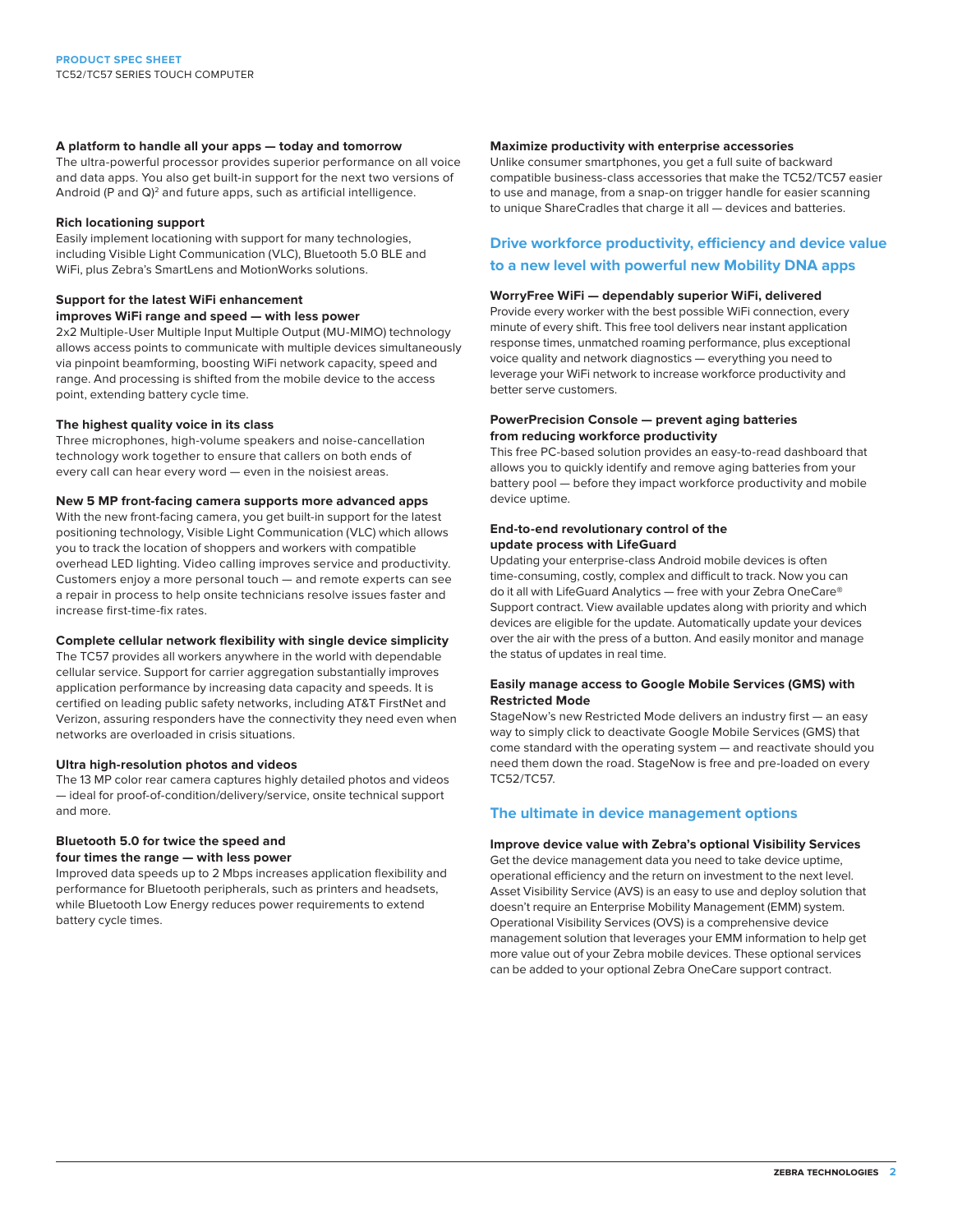# **TC52/TC57 Series Specifications**

| <b>PHYSICAL CHARACTERISTICS</b>    |                                                                                                                                                                                                                                              |
|------------------------------------|----------------------------------------------------------------------------------------------------------------------------------------------------------------------------------------------------------------------------------------------|
| Dimensions                         | 6.1 in. L x 2.9 in. W x 0.73 in. H<br>155 mm L x 75.5 mm W x 18.6 mm H                                                                                                                                                                       |
| Weight                             | 8.8 oz./249 g with battery                                                                                                                                                                                                                   |
| Display                            | 5.0 in. High Definition (1280 x 720); exceptionally<br>bright, outdoor viewable; optically bonded to<br>touch panel                                                                                                                          |
| <b>Imager Window</b>               | Corning Gorilla Glass                                                                                                                                                                                                                        |
| Touchpanel                         | Dual mode capacitive touch with stylus or bare<br>or gloved fingertip input (conductive stylus<br>sold separately); Corning Gorilla Glass; water<br>droplet rejection; fingerprint resistant anti-<br>smudge coating                         |
| <b>Backlight</b>                   | LED backlight                                                                                                                                                                                                                                |
| Power                              | Rechargeable Li-Ion, PowerPrecision+, > 15.48<br>Watt hours, $\geq 4150$ mAh, improved battery metrics<br>for better battery management, fast charging (up<br>to 2.4 A)                                                                      |
| <b>Expansion Slot</b>              | User accessible MicroSD up to 32GB SDHC<br>and up to 256 GB SDXC                                                                                                                                                                             |
| <b>SIM Slots</b>                   | TC57 only: 1 nano SIM                                                                                                                                                                                                                        |
| <b>Network</b><br>Connections      | TC52/TC57: WLAN, WPAN (Bluetooth), USB 2.0,<br>High Speed (Host and Client)<br>TC57 Only: WWAN                                                                                                                                               |
| Notification                       | Audible tone; multi-color LEDs; vibration                                                                                                                                                                                                    |
| Keypad                             | On-screen keypad and enterprise keyboard                                                                                                                                                                                                     |
| <b>Voice and Audio</b>             | Three microphones with noise cancellation;<br>vibrate alert; Front facing speaker; Bluetooth<br>wireless headset support; High quality speaker<br>phone; PTT headset support; cellular circuit switch<br>voice; HD Voice; and SWB & FB audio |
| <b>Buttons</b>                     | Six programmable buttons for maximum flexibility:<br>Back button, dual dedicated scan buttons,<br>dedicated push-to-talk button and volume<br>up/down buttons                                                                                |
| <b>PERFORMANCE CHARACTERISTICS</b> |                                                                                                                                                                                                                                              |
| CPU                                | Qualcomm Snapdragon™ 660 octa-core, 2.2 GHz                                                                                                                                                                                                  |
| <b>Operating System</b>            | TC52: Android 8 Oreo upgradeable though Android R <sup>1</sup><br>TC57: Android 8 Oreo upgradeable though Android R1<br>Both with Zebra's Restricted Mode for control over<br>GMS and other services.                                        |
| Memory                             | 4GB RAM/32GB Flash                                                                                                                                                                                                                           |
| <b>USER ENVIRONMENT</b>            |                                                                                                                                                                                                                                              |
| Operating Temp.                    | -4°F to 122°F/-20°C to 50°C                                                                                                                                                                                                                  |
| Storage Temp.                      | -40°F to 158°F/-40°C to 70°C                                                                                                                                                                                                                 |
| Humidity                           | 5% to 95% non-condensing                                                                                                                                                                                                                     |
| <b>Drop Specifications</b>         | Multiple 6 ft. drops to concrete with the rugged<br>boot accessory per Mil STD 810 G; Multiple 4 ft/1.2m<br>drops to tile over concrete -10°C to 50°C (14°F to<br>122°F)                                                                     |
| <b>Tumble Specification</b>        | 500 1.6 ft./0.5 m tumbles, meets or exceeds IEC<br>tumble specification                                                                                                                                                                      |
| Sealing                            | IP68 and IP65 per applicable IEC sealing<br>specifications                                                                                                                                                                                   |
| Vibration                          | 4 g's PK Sine (5 Hz to 2 kHz); 0.04 g 2/Hz Random<br>(20 Hz to 2 kHz); 60 minute duration per axis, 3 axis                                                                                                                                   |

#### **USER ENVIRONMENT (CONTINUED) Thermal Shock** -40° F to 158° F/-40° C to 70° C rapid transition **Electrostatic Discharge (ESD)** +/- 15kv air discharge; +/- 8kv direct discharge; +/- 8kv indirect discharge **INTERACTIVE SENSOR TECHNOLOGY (IST) Light Sensor** Automatically adjusts display backlight brightness **Magnetometer** eCompass automatically detects direction and orientation **Motion Sensor** 3-axis Accelerometer with MEMS Gyro **Pressure Sensor** Automatically detects altitude information for locating (TC57 only) **Proximity Sensor** Automatically detects when the user places the handset against head during a phone call to disable display output and touch input **DATA CAPTURE Scanning** SE4710 imager (1D and 2D) with extraordinary range: Scan range – Code 39 barcode: 20 Mil: 2.0 in. to 30.0 in./5.08 cm to 76.2 cm 4 Mil: 3.3 in. to 8.8 in./8.4 cm to 22.4 cm Digimarc support **Camera** Front — 5 MP; f/2.0 aperture Rear — 13 MP autofocus; f/2.2 aperture; flash LED generates balanced white light; supports Torch mode **NFC** ISO 14443 Type A and B; FeliCa and ISO 15693 cards; P2P mode and Card Emulation via Host. TC57 Only: Card Emulation via Host and UICC **WIRELESS WAN DATA AND VOICE COMMUNICATIONS (TC57 ONLY) Radio Frequency Band** Supports VoLTE , Carrier Aggregation up to 3DL CA AT&T FirstNet Ready certification Verizon PNTM certification LTE FDD: 700/800/850/900/1800/1900/ AWS/2100/2600 (28,13,14,12,17/19,20/5,26/8/3/2, 25/4,66/1/7); LTE TDD: 1900/2300/2500 (39/40/41,38); UMTS/HSPA/HSPA+: 850/900/AWS/1900/2100 (5/8/4/2/1); GSM/GPRS/EDGE: 850/900/1800/1900 GPS TC57 only: Autonomous, Concurrent GPS; GLONASS; Gallileo; BeiDou, and A-GPS. Supports IZAT™ XTRA **Multimedia** Wi-Fi Multimedia™ (WMM) and WMM-PS; Including **TSPEC WIRELESS LAN Radio** TC52: IEEE 802.11 a/b/g/n/ac/d/h/i/r/k/v<sup>3</sup>/w; Wi-Fi<sup>™</sup> certified; IPv4, IPv6, 2x2 MU-MIMO TC57: IEEE 802.11 a/b/g/n/ac/d/h/i/r/k/v3 /w; Wi-Fi™ certified; IPv4, IPv6, 5GHz 2x2 MU-MIMO **Data Rates** 5GHz: 802.11a/n/ac - up to 866.7 Mbps 2.4GHz: 802.11b/g/n — up to 300 Mbps **Operating Channels** Channel 1-13 (2412-2472 MHz): 1,2,3,4,5,6,7,8,9,10,11,12,13 Channel 36-165 (5180-5825 MHz): 36,40,44,48,52 56,60,64,100,104,108,112,116,120,124,128,132,136,14 0,144,149,153,157,161,165 Channel Bandwidth: 20, 40, 80 MHz Actual operating channels/ frequencies and bandwidths depend on regulatory rules and certification agency.

#### **TC52/TC57 Series vertical markets and applications:**

#### **RETAIL ASSOCIATES**

- Price/inventory checks
	- Loyalty apps
	- Item locator
	- Price management
	- Line busting/POS
	- Assisted selling
	- Electronic coupons
	- Store transfers

## • Gift registry lookup

#### **RETAIL MANAGERS**

- Workforce management
- Planogram management
- **Promotion**
- compliance • Merchandising

# **DIRECT STORE**

#### **DELIVERY DRIVERS**

- Order automatiion
- Delivery tracking
- Inventory management
- Customer support

#### **FIELD SERVICE TECHNICIANS**

- Asset management
- Parts inventory
- Invoicing
- Scheduling and location-based services

#### **LIGHT COURIER DRIVERS**

- 
- Proof of delivery

#### • Asset management • Location services

- Invoicing
- 

#### **GOVERNMENT AND PUBLIC SAFETY**

- eCitation
- Situational awareness
- Communication and collaboration
- Asset management

Continued on page 4